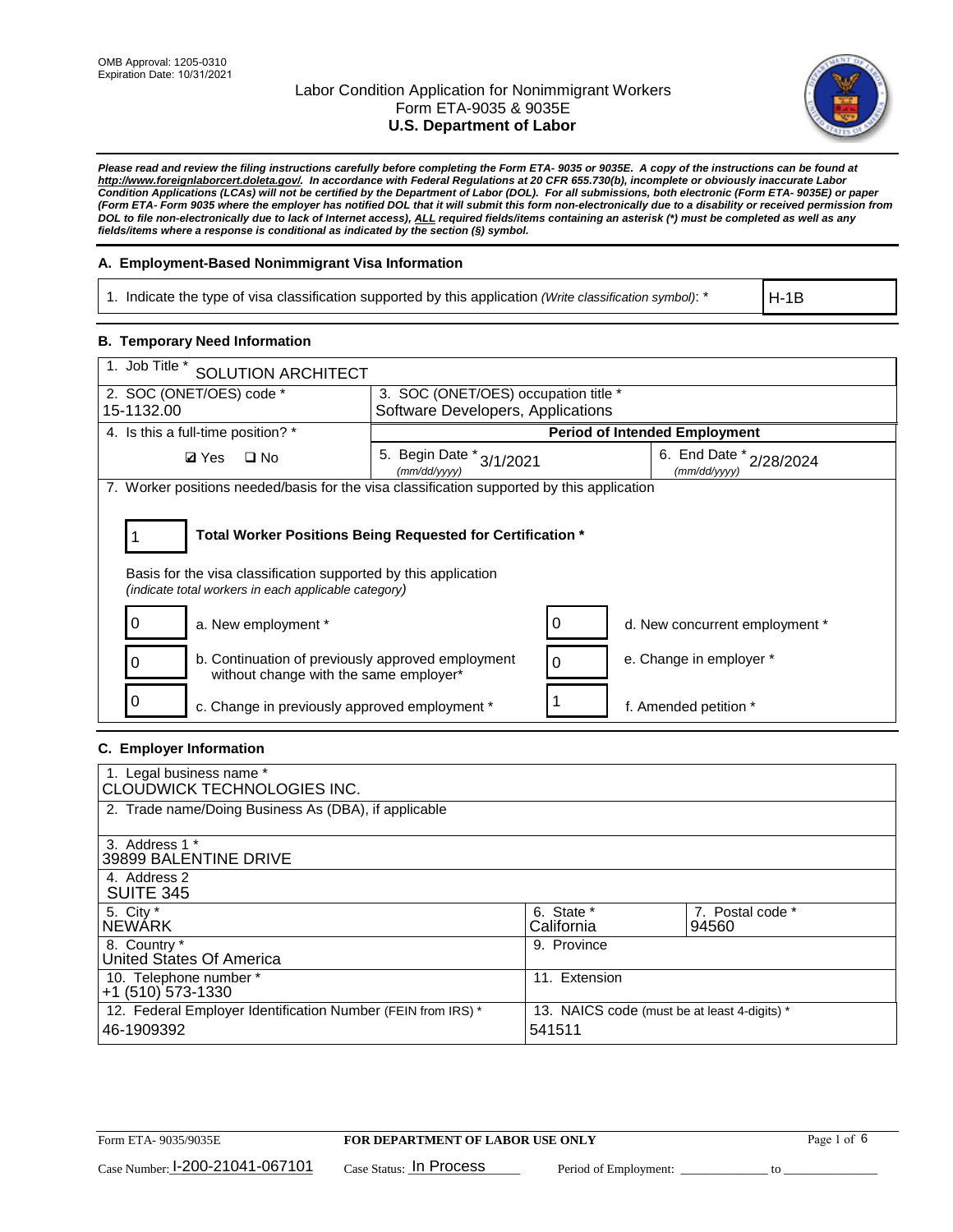

## **D. Employer Point of Contact Information**

**Important Note**: The information contained in this Section must be that of an employee of the employer who is authorized to act on behalf of the employer in labor certification matters. The information in this Section must be different from the agent or attorney information listed in Section E, unless the attorney is an employee of the employer.

| 1. Contact's last (family) name *                   | 2. First (given) name * |                          | 3. Middle name(s)         |
|-----------------------------------------------------|-------------------------|--------------------------|---------------------------|
| <b>CHHABRA</b>                                      | <b>MANINDER</b>         |                          | <b>SINGH</b>              |
| 4. Contact's job title *<br>CHIEF EXECUTIVE OFFICER |                         |                          |                           |
| 5. Address 1 *<br>39899 BALENTINE DRIVE             |                         |                          |                           |
| 6. Address 2<br><b>SUITE 345</b>                    |                         |                          |                           |
| 7. City *<br><b>NEWÁRK</b>                          |                         | 8. State *<br>California | 9. Postal code *<br>94560 |
| 10. Country *<br>United States Of America           |                         | 11. Province             |                           |
| 12. Telephone number *                              | Extension<br>13.        | 14. E-Mail address       |                           |
| +1 (510) 573-1330                                   |                         | MANI@CLOUDWICK.COM       |                           |

# **E. Attorney or Agent Information (If applicable)**

**Important Note**: The employer authorizes the attorney or agent identified in this section to act on its behalf in connection with the filing of this application.

| 1. Is the employer represented by an attorney or agent in the filing of this application? *<br>If "Yes," complete the remainder of Section E below. |                            | <b>Ø</b> Yes<br>$\Box$ No |                               |              |                                                      |
|-----------------------------------------------------------------------------------------------------------------------------------------------------|----------------------------|---------------------------|-------------------------------|--------------|------------------------------------------------------|
| 2. Attorney or Agent's last (family) name §                                                                                                         | 3. First (given) name $\S$ |                           |                               |              | 4. Middle name(s)                                    |
| AHLUWALIA                                                                                                                                           | <b>INDERJIT</b>            |                           |                               | <b>SINGH</b> |                                                      |
| 5. Address 1 §<br>1871 THE ALAMEDA                                                                                                                  |                            |                           |                               |              |                                                      |
| 6. Address 2<br>SUITE 333                                                                                                                           |                            |                           |                               |              |                                                      |
| 7. City §<br>SAN JOSE                                                                                                                               |                            | 8. State §<br>California  |                               | 95126        | 9. Postal code §                                     |
| 10. Country §<br>United States Of America                                                                                                           |                            | 11. Province              |                               |              |                                                      |
| 12. Telephone number §                                                                                                                              | 13. Extension              |                           | 14. E-Mail address            |              |                                                      |
| +1 (408) 981-7696                                                                                                                                   |                            |                           | INDER@AHLUWALIA-FIRM.COM      |              |                                                      |
| 15. Law firm/Business name §                                                                                                                        |                            |                           | 16. Law firm/Business FEIN §  |              |                                                      |
| THE AHLUWALIA FIRM                                                                                                                                  |                            |                           | 26-2910905                    |              |                                                      |
| 17. State Bar number (only if attorney) §                                                                                                           |                            |                           |                               |              | 18. State of highest court where attorney is in good |
| 26168                                                                                                                                               |                            | Tennessee                 | standing (only if attorney) § |              |                                                      |
| 19. Name of the highest State court where attorney is in good standing (only if attorney) §                                                         |                            |                           |                               |              |                                                      |
| TENNESSEE SUPREME COURT                                                                                                                             |                            |                           |                               |              |                                                      |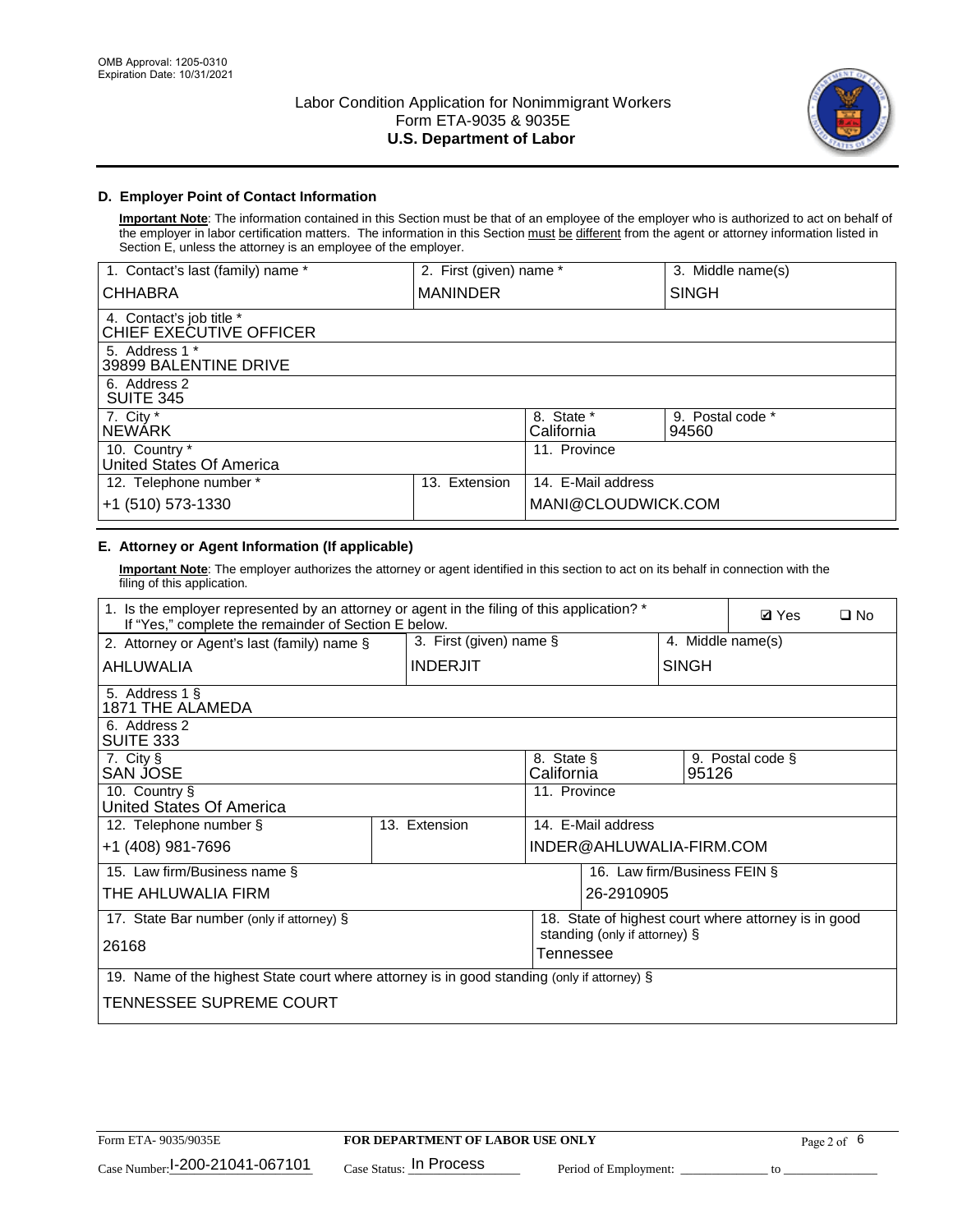

#### **F. Employment and Wage Information**

**Important Note**: The employer must define the intended place(s) of employment with as much geographic specificity as possible. Each intended place(s) of employment listed below must be the worksite or physical location where the work will actually be performed and cannot be a P.O. Box. The employer must identify all intended places of employment, including those of short duration, on the LCA. 20 CFR 655.730(c)(5). If the employer is submitting this form non-electronically and the work is expected to be performed in more than one location, an attachment must be submitted in order to complete this section. An employer has the option to use either a single Form ETA-9035/9035E or multiple forms to disclose all intended places of employment. If the employer has more than ten (10) intended places of employment at the time of filing this application, the employer must file as many additional LCAs as are necessary to list all intended places of employment. See the form instructions for further information about identifying all intended places of employment.

#### a.*Place of Employment Information* 1

|                                                                              | 1. Enter the estimated number of workers that will perform work at this place of employment under<br>the LCA.*                                                                                                          |  | 1                                        |                          |  |             |  |  |
|------------------------------------------------------------------------------|-------------------------------------------------------------------------------------------------------------------------------------------------------------------------------------------------------------------------|--|------------------------------------------|--------------------------|--|-------------|--|--|
|                                                                              | 2. Indicate whether the worker(s) subject to this LCA will be placed with a secondary entity at this<br>place of employment. *<br>3. If "Yes" to question 2, provide the legal business name of the secondary entity. § |  |                                          |                          |  | <b>Z</b> No |  |  |
|                                                                              |                                                                                                                                                                                                                         |  |                                          |                          |  |             |  |  |
|                                                                              | 4. Address 1 *<br><b>485 GLENBROOK DRIVE</b>                                                                                                                                                                            |  |                                          |                          |  |             |  |  |
|                                                                              | 5. Address 2                                                                                                                                                                                                            |  |                                          |                          |  |             |  |  |
|                                                                              | 6. City $*$<br>7. County *<br>TRAĆY<br>San Joaquin                                                                                                                                                                      |  |                                          |                          |  |             |  |  |
|                                                                              | 8. State/District/Territory *<br>9. Postal code *<br>California<br>95377                                                                                                                                                |  |                                          |                          |  |             |  |  |
| 10. Wage Rate Paid to Nonimmigrant Workers *<br>10a. Per: (Choose only one)* |                                                                                                                                                                                                                         |  |                                          |                          |  |             |  |  |
|                                                                              | From $\frac{133224}{5}$ . 00 To: \$<br>250000 00                                                                                                                                                                        |  | □ Hour □ Week □ Bi-Weekly □ Month ☑ Year |                          |  |             |  |  |
|                                                                              | 11. Prevailing Wage Rate *<br>11a. Per: (Choose only one)*                                                                                                                                                              |  |                                          |                          |  |             |  |  |
|                                                                              | 133224 00<br>$\mathbf{\$}$                                                                                                                                                                                              |  | □ Hour □ Week □ Bi-Weekly □ Month ☑ Year |                          |  |             |  |  |
|                                                                              | Questions 12-14. Identify the source used for the prevailing wage (PW) (check and fully complete only one): *                                                                                                           |  |                                          |                          |  |             |  |  |
| 12.                                                                          | A Prevailing Wage Determination (PWD) issued by the Department of Labor                                                                                                                                                 |  |                                          | a. PWD tracking number § |  |             |  |  |
| 13.                                                                          | A PW obtained independently from the Occupational Employment Statistics (OES) Program                                                                                                                                   |  |                                          |                          |  |             |  |  |
| $\blacktriangleright$                                                        | a. Wage Level (check one): §                                                                                                                                                                                            |  |                                          | b. Source Year §         |  |             |  |  |
|                                                                              | $\square$ $\square$<br>D IV<br>□ ॥<br>$\Box$ N/A<br>l 11                                                                                                                                                                |  |                                          | 7/1/2020 - 6/30/2021     |  |             |  |  |
| 14.                                                                          | A PW obtained using another legitimate source (other than OES) or an independent authoritative source                                                                                                                   |  |                                          |                          |  |             |  |  |
|                                                                              | a. Source Type (check one): §                                                                                                                                                                                           |  |                                          | b. Source Year §         |  |             |  |  |
|                                                                              | $\Box$ CBA<br>$\Box$ DBA<br>$\square$ SCA<br>$\Box$ Other/ PW Survey                                                                                                                                                    |  |                                          |                          |  |             |  |  |
|                                                                              | c. If responded "Other/ PW Survey" in question 14.a, enter the name of the survey producer or publisher §                                                                                                               |  |                                          |                          |  |             |  |  |
|                                                                              |                                                                                                                                                                                                                         |  |                                          |                          |  |             |  |  |
|                                                                              | d. If responded "Other/ PW Survey" in question 14.a, enter the title or name of the PW survey §                                                                                                                         |  |                                          |                          |  |             |  |  |
|                                                                              |                                                                                                                                                                                                                         |  |                                          |                          |  |             |  |  |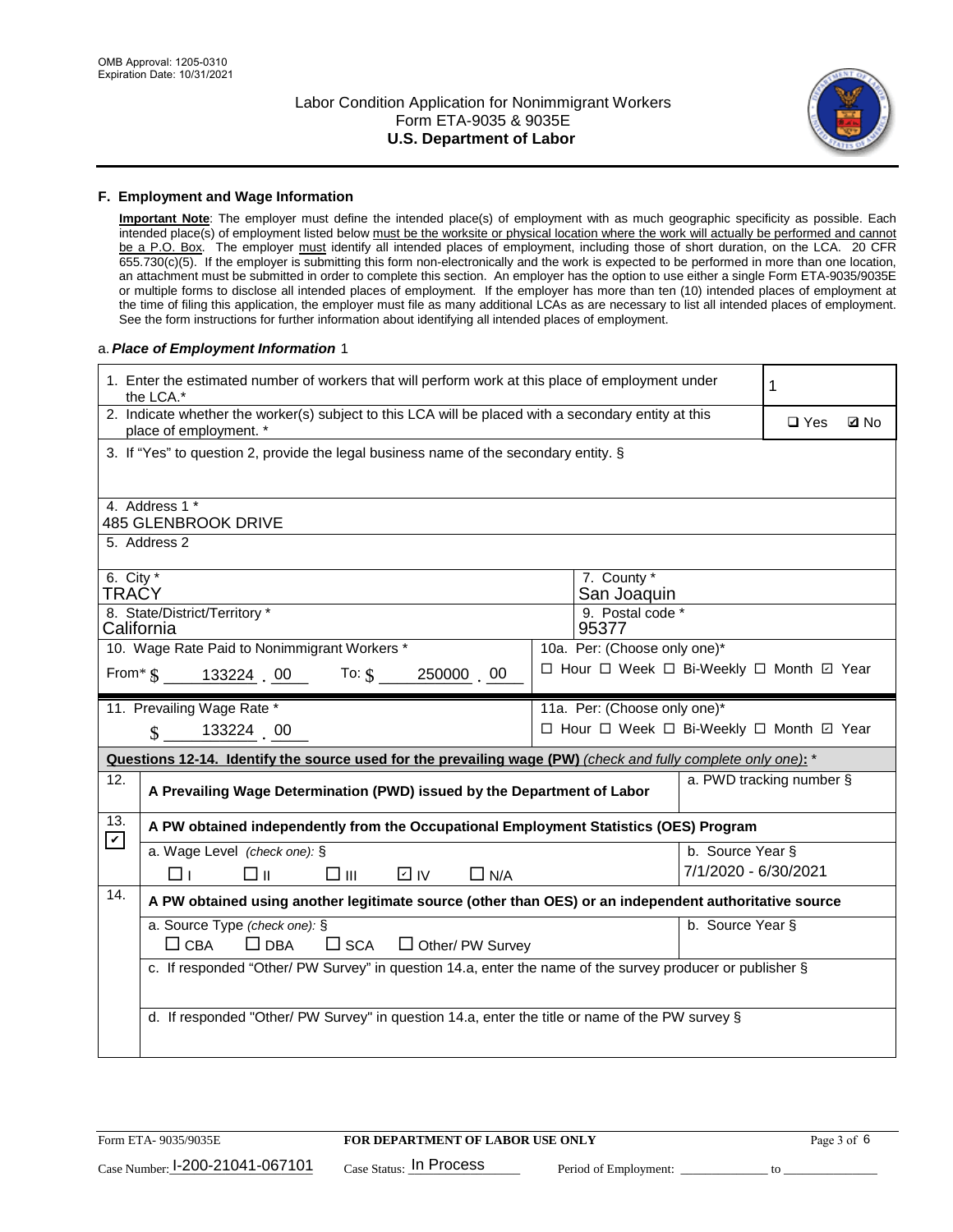

## **G. Employer Labor Condition Statements**

! *Important Note:* In order for your application to be processed, you MUST read Section G of the Form ETA-9035CP - General Instructions for the 9035 & 9035E under the heading "Employer Labor Condition Statements" and agree to all four (4) labor condition statements summarized below:

- (1) **Wages:** The employer shall pay nonimmigrant workers at least the prevailing wage or the employer's actual wage, whichever is higher, and pay for non-productive time. The employer shall offer nonimmigrant workers benefits and eligibility for benefits provided as compensation for services on the same basis as the employer offers to U.S. workers. The employer shall not make deductions to recoup a business expense(s) of the employer including attorney fees and other costs connected to the performance of H-1B, H-1B1, or E-3 program functions which are required to be performed by the employer. This includes expenses related to the preparation and filing of this LCA and related visa petition information. 20 CFR 655.731;
- (2) **Working Conditions:** The employer shall provide working conditions for nonimmigrants which will not adversely affect the working conditions of workers similarly employed. The employer's obligation regarding working conditions shall extend for the duration of the validity period of the certified LCA or the period during which the worker(s) working pursuant to this LCA is employed by the employer, whichever is longer. 20 CFR 655.732;
- (3) **Strike, Lockout, or Work Stoppage:** At the time of filing this LCA, the employer is not involved in a strike, lockout, or work stoppage in the course of a labor dispute in the occupational classification in the area(s) of intended employment. The employer will notify the Department of Labor within 3 days of the occurrence of a strike or lockout in the occupation, and in that event the LCA will not be used to support a petition filing with the U.S. Citizenship and Immigration Services (USCIS) until the DOL Employment and Training Administration (ETA) determines that the strike or lockout has ended. 20 CFR 655.733; and
- (4) **Notice:** Notice of the LCA filing was provided no more than 30 days before the filing of this LCA or will be provided on the day this LCA is filed to the bargaining representative in the occupation and area of intended employment, or if there is no bargaining representative, to workers in the occupation at the place(s) of employment either by electronic or physical posting. This notice was or will be posted for a total period of 10 days, except that if employees are provided individual direct notice by e-mail, notification need only be given once. A copy of the notice documentation will be maintained in the employer's public access file. A copy of this LCA will be provided to each nonimmigrant worker employed pursuant to the LCA. The employer shall, no later than the date the worker(s) report to work at the place(s) of employment, provide a signed copy of the certified LCA to the worker(s) working pursuant to this LCA. 20 CFR 655.734.

1. **I have read and agree to** Labor Condition Statements 1, 2, 3, and 4 above and as fully explained in Section G of the Form ETA-9035CP – General Instructions for the 9035 & 9035E and the Department's regulations at 20 CFR 655 Subpart H. \*

**Ø**Yes ロNo

## **H. Additional Employer Labor Condition Statements –H-1B Employers ONLY**

!**Important Note***:* In order for your H-1B application to be processed, you MUST read Section H – Subsection 1 of the Form ETA 9035CP – General Instructions for the 9035 & 9035E under the heading "Additional Employer Labor Condition Statements" and answer the questions below.

#### *a. Subsection 1*

| 1. At the time of filing this LCA, is the employer H-1B dependent? §                                                                                                                                                                           | ⊡ Yes                                                                                                         | □ No      |              |  |  |  |
|------------------------------------------------------------------------------------------------------------------------------------------------------------------------------------------------------------------------------------------------|---------------------------------------------------------------------------------------------------------------|-----------|--------------|--|--|--|
| 2. At the time of filing this LCA, is the employer a willful violator? $\S$                                                                                                                                                                    | $\Box$ Yes                                                                                                    | ⊡ No      |              |  |  |  |
| 3. If "Yes" is marked in questions H.1 and/or H.2, you must answer "Yes" or "No" regarding<br>whether the employer will use this application ONLY to support H-1B petitions or extensions of<br>status for exempt H-1B nonimmigrant workers? § | <b>☑</b> Yes                                                                                                  | $\Box$ No |              |  |  |  |
| 4. If "Yes" is marked in question H.3, identify the statutory basis for the<br>exemption of the H-1B nonimmigrant workers associated with this<br>LCA. §                                                                                       | $\Box$ \$60,000 or higher annual wage<br>□ Master's Degree or higher in related specialty<br><b>Both</b><br>☑ |           |              |  |  |  |
| H-1B Dependent or Willful Violator Employers -Master's Degree or Higher Exemptions ONLY                                                                                                                                                        |                                                                                                               |           |              |  |  |  |
| 5. Indicate whether a completed Appendix A is attached to this LCA covering any H-1B<br>nonimmigrant worker for whom the statutory exemption will be based <b>ONLY</b> on attainment of a<br>Master's Degree or higher in related specialty. § | $\Box$ Yes                                                                                                    | ⊟ No      | <b>D</b> N/A |  |  |  |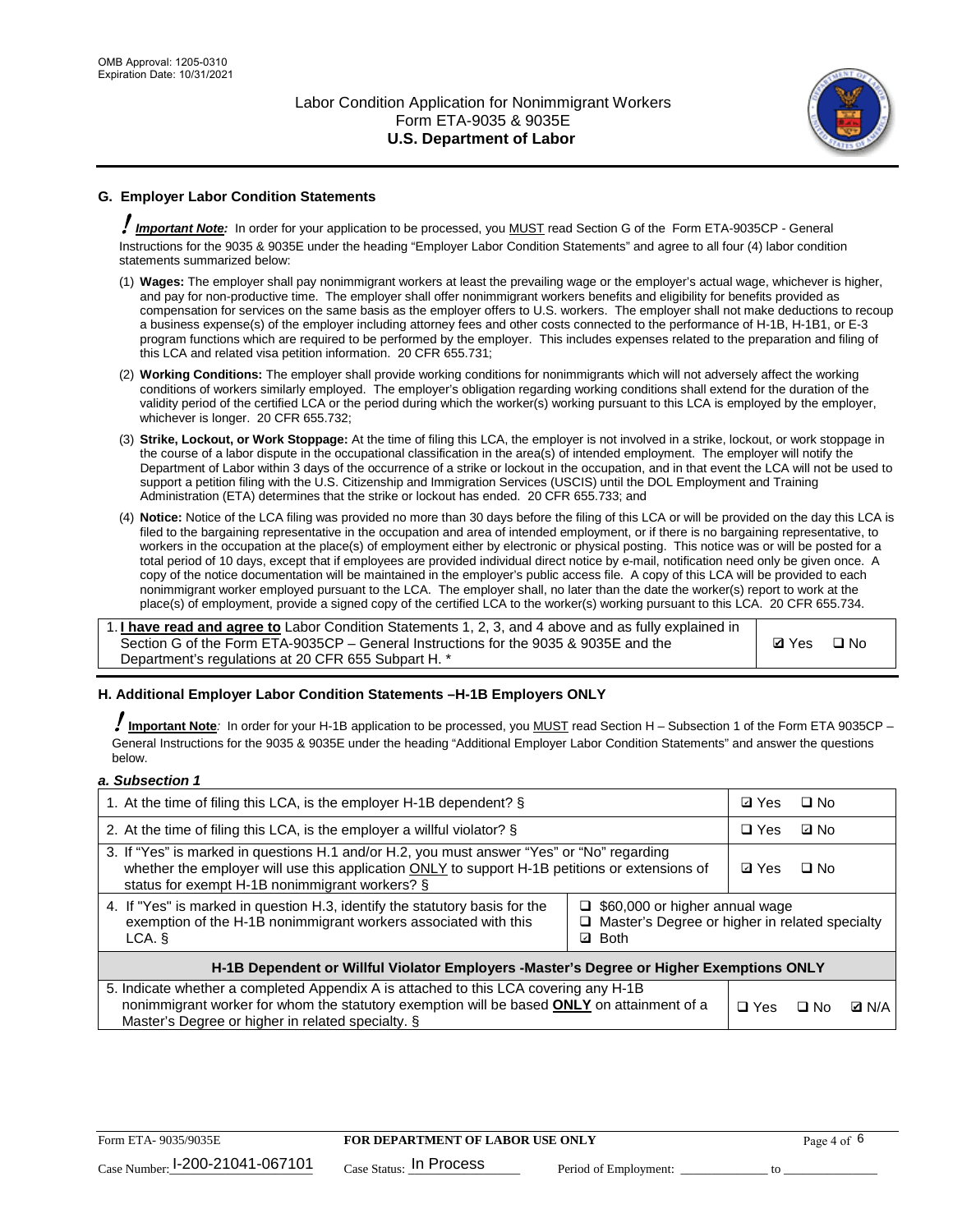

**If you marked "Yes" to questions H.a.1 (H-1B dependent) and/or H.a.2 (H-1B willful violator) and "No" to question H.a.3 (exempt H-1B nonimmigrant workers), you MUST read Section H – Subsection 2 of the Form ETA 9035CP – General Instructions for the 9035 & 9035E under the heading "Additional Employer Labor Condition Statements" and indicate your agreement to all three (3) additional statements summarized below.**

#### *b. Subsection 2*

- A. **Displacement:** An H-1B dependent or willful violator employer is prohibited from displacing a U.S. worker in its own workforce within the period beginning 90 days before and ending 90 days after the date of filing of the visa petition. 20 CFR 655.738(c);
- B. **Secondary Displacement:** An H-1B dependent or willful violator employer is prohibited from placing an H-1B nonimmigrant worker(s) with another/secondary employer where there are indicia of an employment relationship between the nonimmigrant worker(s) and that other/secondary employer (thus possibly affecting the jobs of U.S. workers employed by that other employer), unless and until the employer subject to this LCA makes the inquiries and/or receives the information set forth in 20 CFR 655.738(d)(5) concerning that other/secondary employer's displacement of similarly employed U.S. workers in its workforce within the period beginning 90 days before and ending 90 days after the date of such placement. 20 CFR 655.738(d). Even if the required inquiry of the secondary employer is made, the H-1B dependent or willful violator employer will be subject to a finding of a violation of the secondary displacement prohibition if the secondary employer, in fact, displaces any U.S. worker(s) during the applicable time period; and
- C. **Recruitment and Hiring:** Prior to filing this LCA or any petition or request for extension of status for nonimmigrant worker(s) supported by this LCA, the H-1B dependent or willful violator employer must take good faith steps to recruit U.S. workers for the job(s) using procedures that meet industry-wide standards and offer compensation that is at least as great as the required wage to be paid to the nonimmigrant worker(s) pursuant to 20 CFR 655.731(a). The employer must offer the job(s) to any U.S. worker who applies and is equally or better qualified for the job than the nonimmigrant worker. 20 CFR 655.739.

| 6. I have read and agree to Additional Employer Labor Condition Statements A, B, and C above and |       |           |
|--------------------------------------------------------------------------------------------------|-------|-----------|
| as fully explained in Section H – Subsections 1 and 2 of the Form ETA 9035CP – General           | □ Yes | $\Box$ No |
| Instructions for the 9035 & 9035E and the Department's regulations at 20 CFR 655 Subpart H. §    |       |           |

## **I. Public Disclosure Information**

! **Important Note***:* You must select one or both of the options listed in this Section.

| 1. Public disclosure information in the United States will be kept at: * |  |  |  |  |  |  |
|--------------------------------------------------------------------------|--|--|--|--|--|--|
|--------------------------------------------------------------------------|--|--|--|--|--|--|

**sqrt** Employer's principal place of business □ Place of employment

## **J. Notice of Obligations**

A. Upon receipt of the certified LCA, the employer must take the following actions:

- o Print and sign a hard copy of the LCA if filing electronically (20 CFR 655.730(c)(3));<br>
Maintain the original signed and certified LCA in the employer's files (20 CFR 655.7
- Maintain the original signed and certified LCA in the employer's files (20 CFR 655.705(c)(2); 20 CFR 655.730(c)(3); and 20 CFR 655.760); and
- o Make a copy of the LCA, as well as necessary supporting documentation required by the Department of Labor regulations, available for public examination in a public access file at the employer's principal place of business in the U.S. or at the place of employment within one working day after the date on which the LCA is filed with the Department of Labor (20 CFR 655.705(c)(2) and 20 CFR 655.760).
- B. The employer must develop sufficient documentation to meet its burden of proof with respect to the validity of the statements made in its LCA and the accuracy of information provided, in the event that such statement or information is challenged (20 CFR 655.705(c)(5) and 20 CFR 655.700(d)(4)(iv)).
- C. The employer must make this LCA, supporting documentation, and other records available to officials of the Department of Labor upon request during any investigation under the Immigration and Nationality Act (20 CFR 655.760 and 20 CFR Subpart I).

*I declare under penalty of perjury that I have read and reviewed this application and that to the best of my knowledge, the*  information contained therein is true and accurate. I understand that to knowingly furnish materially false information in the *preparation of this form and any supplement thereto or to aid, abet, or counsel another to do so is a federal offense punishable by fines, imprisonment, or both (18 U.S.C. 2, 1001,1546,1621).*

| 1. Last (family) name of hiring or designated official *<br>ICHHABRA |                                         | I MANINDER |                       | 2. First (given) name of hiring or designated official * | S  | 3. Middle initial § |
|----------------------------------------------------------------------|-----------------------------------------|------------|-----------------------|----------------------------------------------------------|----|---------------------|
| 4. Hiring or designated official title *<br> CHIEF EXECUTIVE OFFICER |                                         |            |                       |                                                          |    |                     |
| 5. Signature *                                                       |                                         |            |                       | 6. Date signed *                                         |    |                     |
|                                                                      |                                         |            |                       |                                                          |    |                     |
| Form ETA-9035/9035E                                                  | <b>FOR DEPARTMENT OF LABOR USE ONLY</b> |            |                       |                                                          |    | Page 5 of 6         |
| Case Number: 1-200-21041-067101                                      | $Case$ Status: In Process               |            | Period of Employment: |                                                          | tΩ |                     |

| Form ETA-9035/9035E             | <b>FOR DEPARTMENT OF LABOR USE ONLY</b> |                       |  |
|---------------------------------|-----------------------------------------|-----------------------|--|
| Case Number: 1-200-21041-067101 | $_{\text{Case Status:}}$ In Process     | Period of Employment: |  |